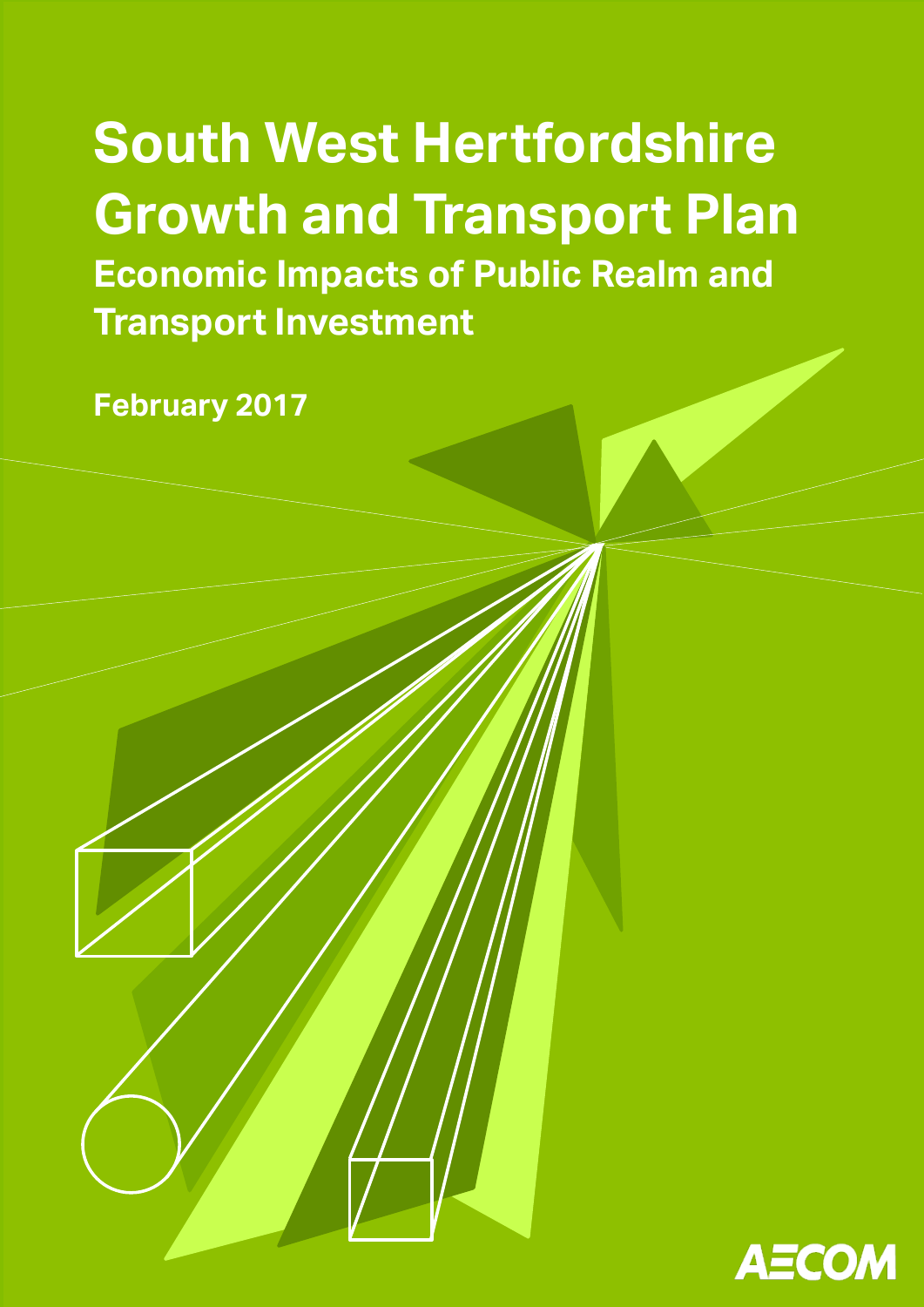Prepared for:

Hertfordshire County Council

Prepared by: David Pendlebury, Barry Wickenden

Verfiied by: Andy Rumfitt

Approved by: Simon Willison

Date: 23/02/2017

AECOM Limited AECOM House 63-77 Victoria Street St Albans **Hertfordshire** AL1 3ER UK

T: +44(0)1727 535000 aecom.com

© 2016 AECOM Limited. All Rights Reserved.

This document has been prepared by AECOM Limited ("AECOM") for sole use of our client (the "Client") in accordance with generally accepted consultancy principles, the budget for fees and the terms of reference agreed between AECOM and the Client. Any information provided by third parties and referred to herein has not been checked or verified by AECOM, unless otherwise expressly stated in the document. No third party may rely upon this document without the prior and express written agreement of AECOM.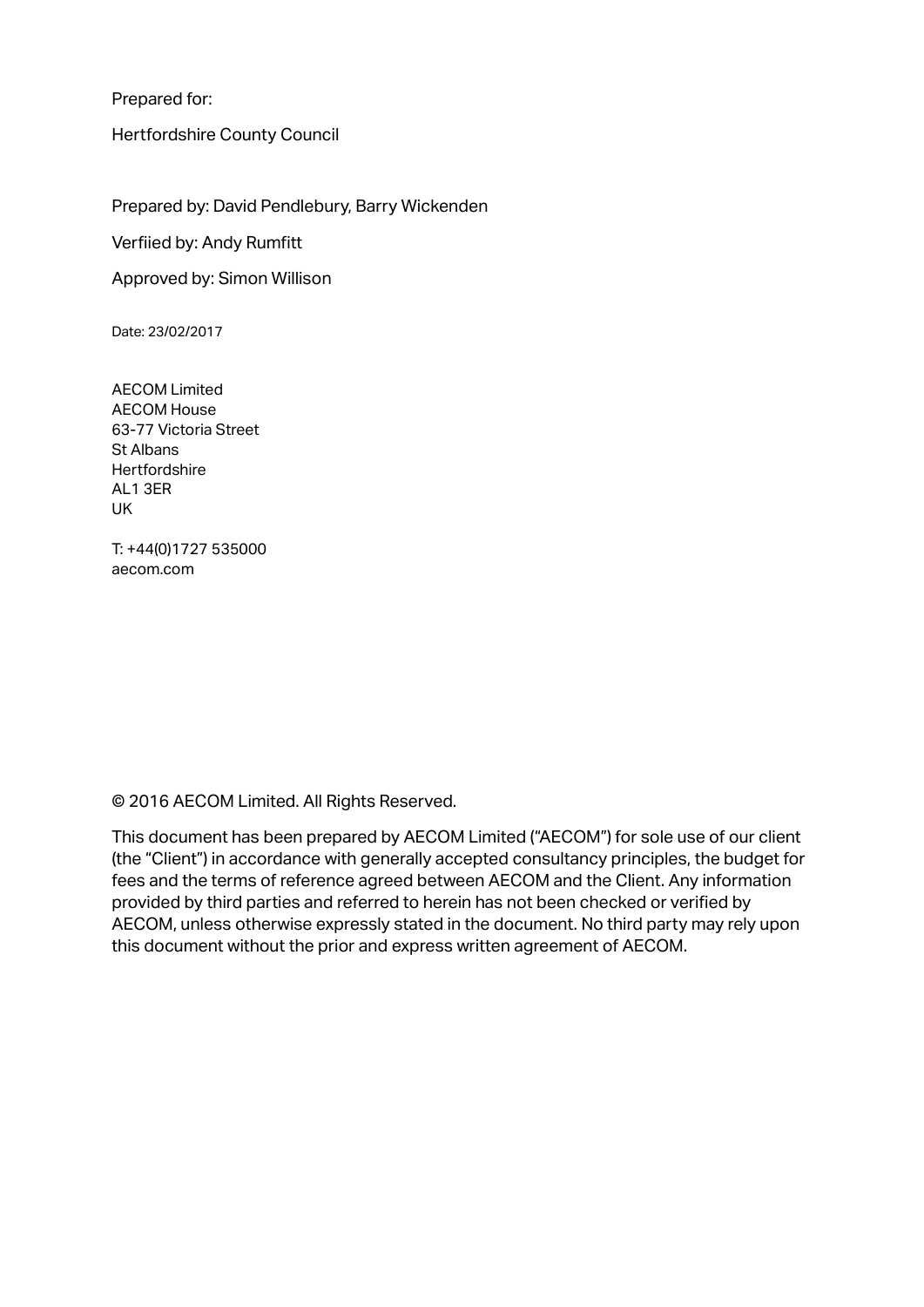# **1. Introduction**

Urban design applies a multi-disciplinary design process in order to create places that work for people in urban areas.<sup>1</sup> As the majority of transport in towns and cities occurs in the public spaces between buildings, there is often overlap between urban realm and transport schemes within urban areas.

This paper introduces some key concepts in developing business cases for urban realm improvements, with particular reference to urban schemes involving significant transport improvements. It presents advice on developing a business case for a transport-focussed urban realm scheme, and discusses potential impacts of such schemes at example locations within South West Hertfordshire. This evidence can be considered within the context of emerging projects and schemes being developed for the Growth and Transport Plan which look to not only address key challenges focused on transport, but also seek to maximise other potential benefits and opportunities associated with transport interventions which could bring about an improvement in urban realm and could in turn deliver benefits to people's lives.

Following this introduction, [Section 2](#page-3-0) of this paper sets out the most important elements of a successful public realm improvement business case, with reference to anonymised example schemes from across the UK.

Finally, [Section](#page-11-0) 3 of this paper outlines potential benefits and constraints of public realm improvements at example locations within South West Hertfordshire.

1 For a summary of definitions of urban design see <http://www.udg.org.uk/about/what-is-urban-design>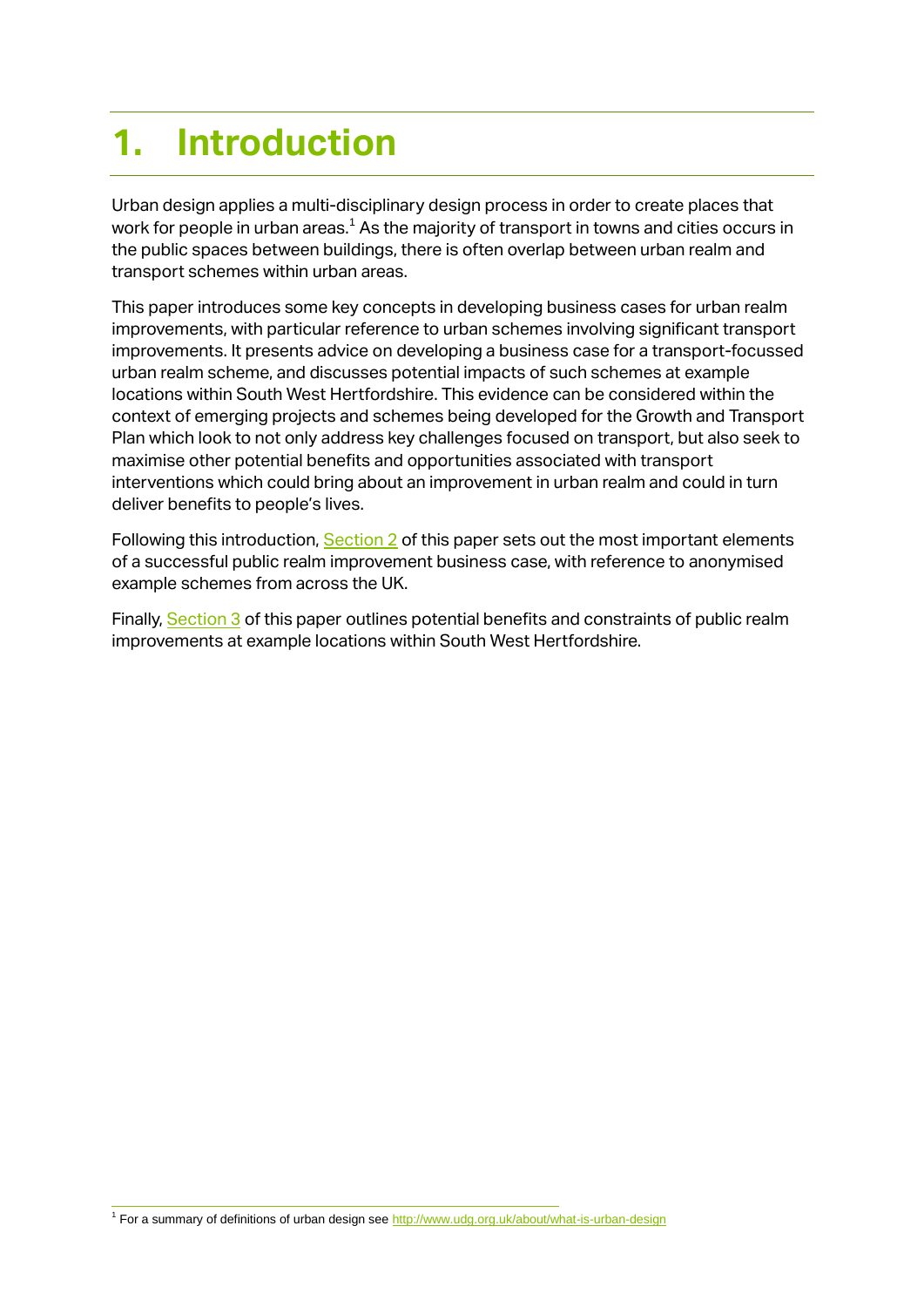# <span id="page-3-0"></span>**2. Urban Realm Interventions and Economic Outcomes**

There is no fixed definition of how to produce a business case for investment in the urban/public realm, which can make projects in this area very difficult to develop and assess. However, a business case should be able to show:

- **Why** the investment is required define what the problem is that the intervention is addressing;
- **What** benefits the investment will deliver point to specific outputs and wider outcomes; and
- **How** these benefits will come about or be realised detail the interactions that will lead from scheme outputs to wider outcomes.

In theory, urban realm investments could have objectives in a number of areas including active transport, crime reduction, or improvements to the environment. It is important to link the strategic and economic cases with a reasonable logic that shows how a project or scheme will meet its objectives in practice and how the anticipated outputs will deliver benefits described in the economic case.

# **2.1 The Strategic Case**

Urban realm improvements with a transport focus might include provision of new public transport interchanges, new pedestrian and cycling routes, wayfinding, or accessibility improvements.

Current government guidance recommends development of a business case using the five-case model (HM Treasury Green Book, 2011). The five-case model involves justifying investment looking at the strategic, economic, financial, commercial and management cases. The strategic case for a transport scheme is often focussed on reducing travel time and improving connectivity. Therefore, transport schemes often rely heavily on quantifying and monetising travel time savings as part of the economic case.

The strategic case for an urban realm scheme may be more complex than for many transport schemes and requires particular attention to develop a successful scheme. Urban realm schemes seek to improve streets and public spaces in order to meet a number of strategic objectives. The strategic aims of a public realm scheme might include:

- Supporting urban regeneration;
- Improving public health through increased active use of an area;
- Building identity and community cohesion;
- Supporting wider regeneration efforts or economic growth by making an area more attractive for businesses and residents;
- Reducing the impact of noise and poor air quality on residents; and
- Improving public transport networks and interchange.

It is also possible that public realm improvements can have indirect economic benefits by reducing costs or delivering efficiencies. For example, urban realm that more effectively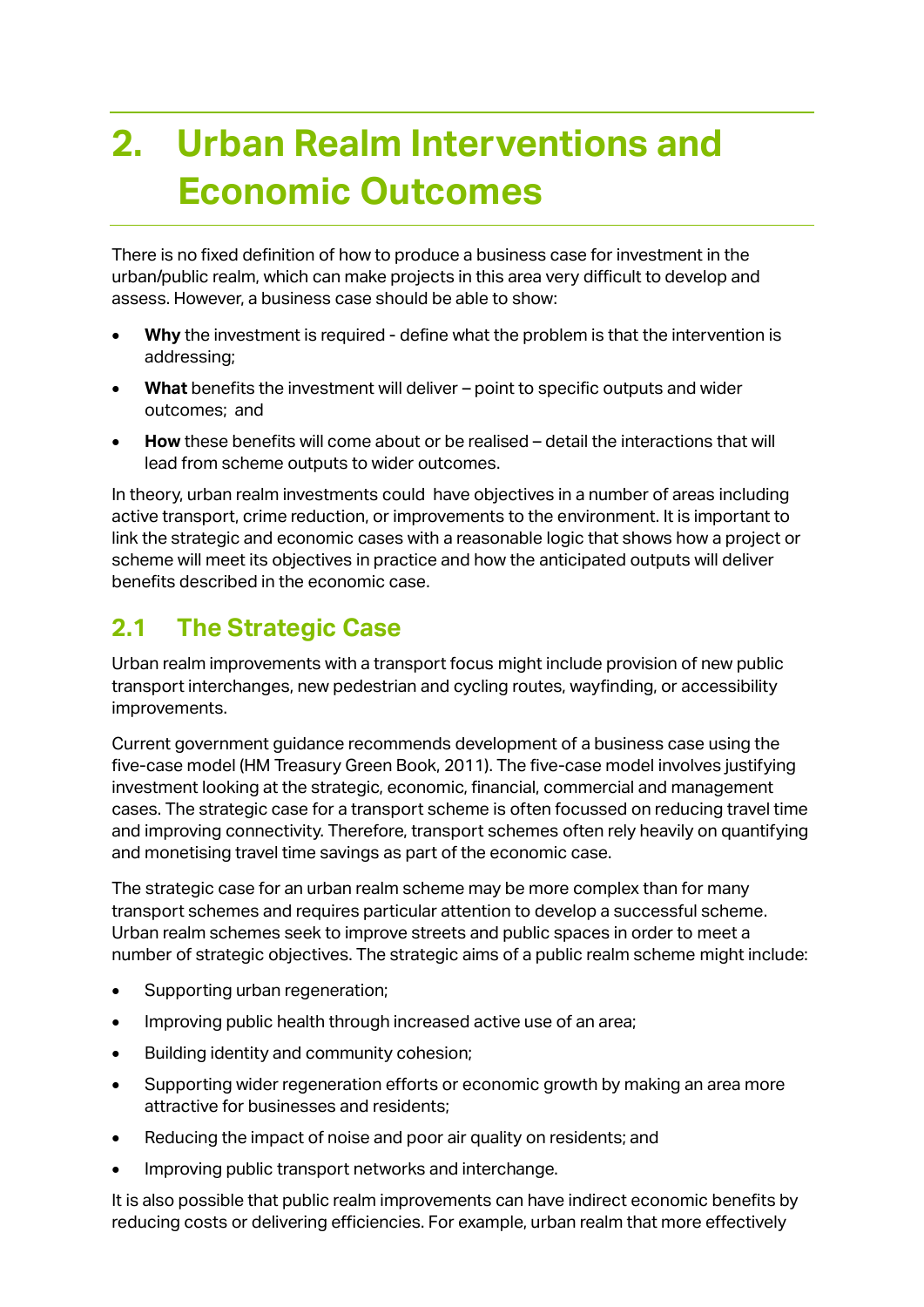promotes healthy lifestyles or 'designs-out' crime will have positive indirect benefits on reducing health and policing costs but these can be difficult to measure. Benefits in these secondary areas may support the economy by encouraging more consumption and labour supply in a particular area. However, the effects of this induced investment are not well proven.

The fact that they may not add to net economic output does not necessarily mean that such policies should not be pursued for local social or economic objectives. In many areas, urban realm improvements need to be part of a package of co-ordinated investments to have any impact.

As improvements to the public realm are made for a number of reasons, such schemes are often brought forward as part of larger transport infrastructure, commercial and residential development, or urban regeneration schemes. Funding for a public realm scheme may come from the Local Enterprise Partnership, Department for Transport, or developer contributions, and the strategic case will need to make connections to the wider objectives of the scheme sponsors.

# **2.2 The Economic Case**

# **2.2.1 Economic Appraisal for Transport Business Cases**

Economic cases following the Department for Transport's WebTAG guidance seek to translate a range scheme outputs into monetary values, so that they can be compared quantitatively. Some of these outputs may affect business productivity. Stated preference survey methods are used to place a value on time spent travelling for business, and this value is applied to the change in travel time brought about by the scheme.

The economic case may also appraise impacts on businesses in terms of agglomeration, access to labour and non-productive time spent travelling. These impacts are termed "wider impacts" in WebTAG guidance.<sup>2</sup>

However, the economic case also includes the monetised value of welfare impacts which are not directly related to business productivity, such as reduction in travel time for commuting or leisure journeys. These values are again based on stated preference surveys, and are intended to reflect the amount an average user would be willing to pay in order to spend less of their non-working time travelling.

## **2.2.2 Impacts on Land Value**

Improvements to the urban realm can make an area more attractive. Urban realm improvement schemes are often delivered as part of regeneration schemes that provide a package of improvements including better transport and higher density housing. In this context, improved urban realm can increase demand for land in the scheme area and support better business performance.

However, independent evidence<sup>3</sup> on isolating the impact of public realm schemes on businesses is patchy at best. Public realm improvements in commercial areas might boost overall business activity but will not necessarily increase jobs or firm profits in the long

 $\overline{a}$ <sup>2</sup> WebTAG Unit A2.[1 https://www.gov.uk/government/publications/webtag-tag-unit-a2-1-wider-impacts](https://www.gov.uk/government/publications/webtag-tag-unit-a2-1-wider-impacts)

<sup>&</sup>lt;sup>3</sup> Sources for this section: What Works Centre for Local Economic Growth (Nov 2014), Department for Transport, WebTAG (2016) RTPI Various (2013, 2014, 2015) [Evaluation of the New Deal for Communities Programme,](http://extra.shu.ac.uk/ndc/ndc_reports_02.htm) (2005-2011), Centre for Regional Economic and Social Research, Sheffield Hallam University [Evaluation of the Single Regeneration Budget,](http://www.landecon.cam.ac.uk/research/real-estate-and-urban-analysis/urban-and-regional-analysis/projects/evaluation-of-the-single-regeneration-budget-challange-fund) University of Cambridge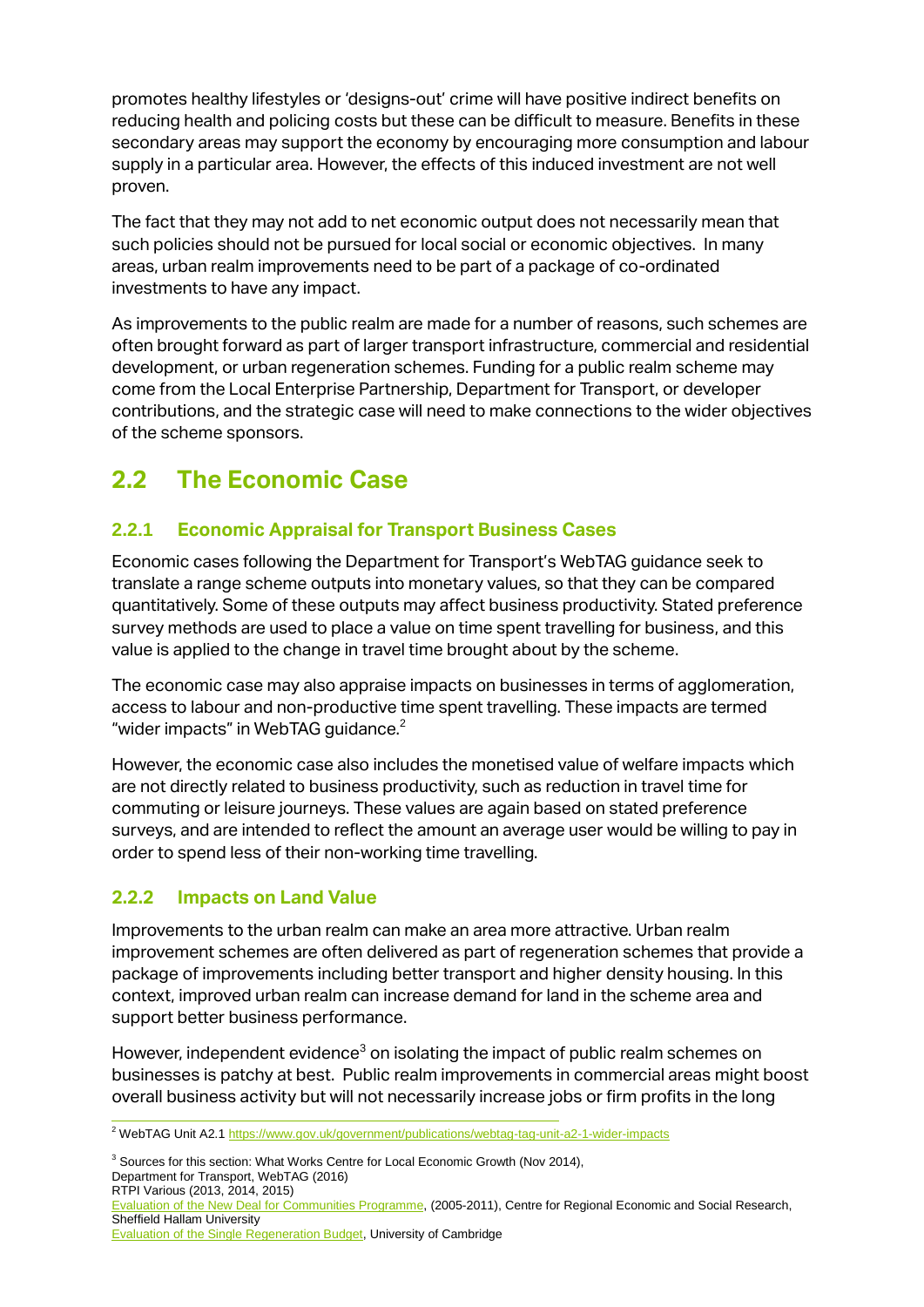term as firms have to absorb the additional rental costs, and these increases might also displace existing businesses. Furthermore, public realm interventions may help create more attractive places to live, but this can lead to higher housing costs and displace existing residents.

There is a body of research which attempts to quantify the impacts of external factors, including quality of public realm, on land value.<sup>4</sup> Much of this research makes use of "hedonic price regression". This involves isolating the relative importance of individual characteristics in determining land value, such as proximity to schools, quality of the built environment and crime rates. Improved amenity through urban realm improvements which has followed best practice planning and good urban design principles, can increase land values within the area receiving intervention, showing that urban realm improvement can increase demand and therefore land value locally. However, amenity is one characteristic among many that may affect land value. Factors such as accessibility to schools and commercial centres may have more weight than local neighbourhood centres for example.

Each of the 'wider impacts' on business considered by WebTAG can also lead to demand for the intensification of land-use. Because of market failure related to the finite supply of land, redevelopment regeneration policies that fundamentally increase the efficiency of land-use can also deliver economic benefits, but only to the extent that underlying demand exists within that area.

Public realm schemes can increase land values in an area as it becomes more attractive to live or do business there. Hedonic appraisal methods are used within real estate management to estimate future changes in land value, and through this, quantify the increase in demand for land in improved areas. Increases in land value can be used as a measure of the attractiveness of that area, and therefore the success of a public realm scheme.

Any project or scheme that leads to land use changes can also lead to some individuals losing out even if net benefits outweigh individual losses. The benefits of land value increase may disadvantage residents who are not land-owners, and can be difficult for public bodies to capture in order to reduce public investment. The distributional effects of public realm improvement and regeneration should be assessed and considered early on.

The remainder of this section presents three anonymised examples based on real schemes which indicate the elements of a successful business case. Example 1 presents the case for a scheme including public transport interchange along with improved public realm. Example 2 presents the case for a public realm scheme focussed on improved walking and cycling access. Example 3 is a less successful scheme founded upon a weaker business case, and highlights the importance of developing a detailed and rational strategic case for public realm schemes.

# **2.3 Example 1 – Public Transport Interchange**

## **2.3.1 Scheme Description**

In this example, a new bus and rail interchange is provided in a town of approximately 35,000 residents in the London commuter belt. The scheme is comprised of:

 Circa £1m investment in the urban realm between bus and rail stations and the nearby town centre as a series of linked investments;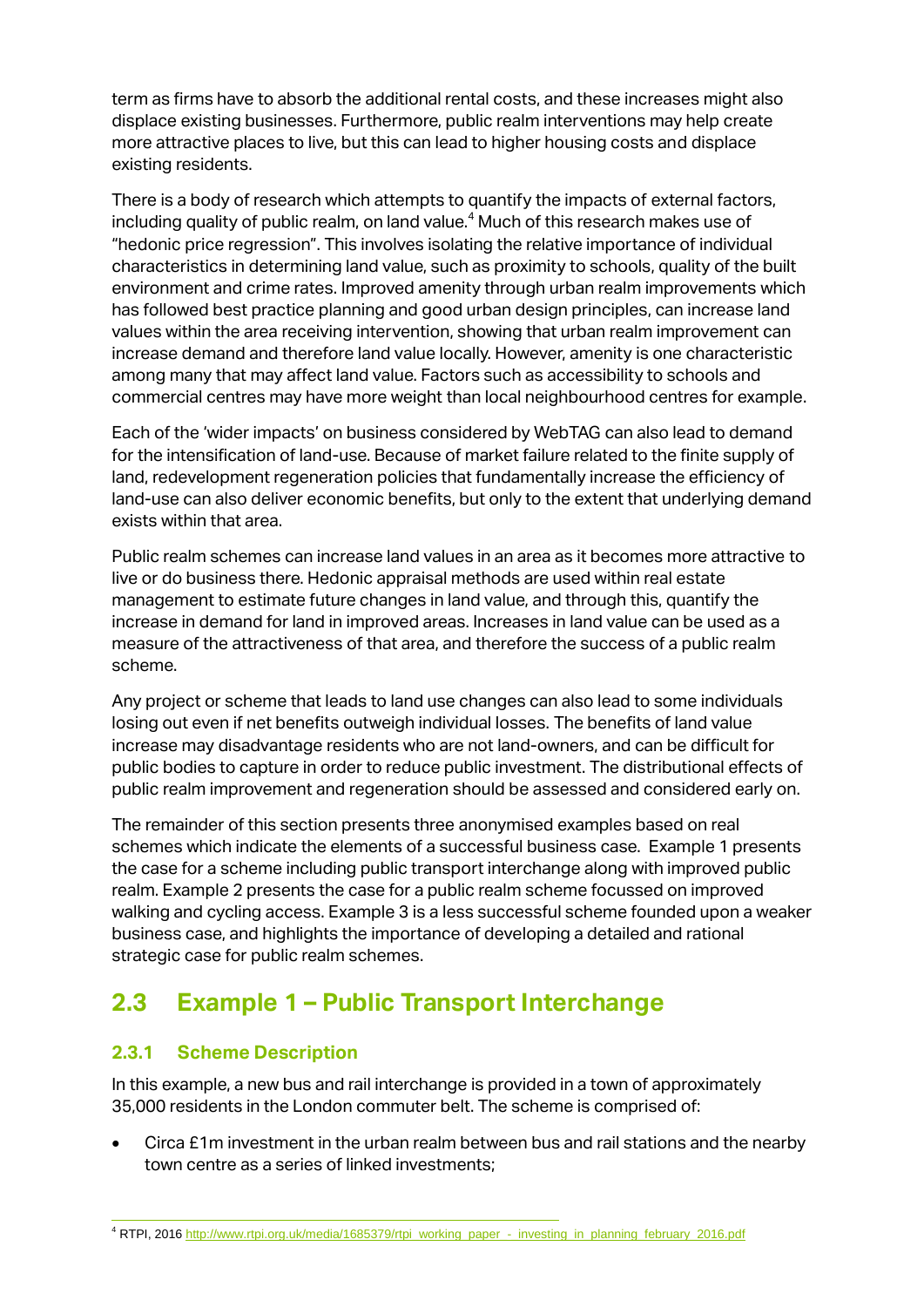- Relocation of bus stops into the town centre from a remote, edge of town centre bus station adjacent to the railway station;
- New, smaller bus interchange at the railway station which enables redevelopment of part of the site into more valuable usage; and
- Reduction in square meterage dedicated to car parking enabling urban realm improvements for pedestrians transiting between the bus and rail station and the town centre.

# **2.3.2 Strategic Case**

The scheme allows more efficient use of land by increasing housing density in a highly accessible location.

Rationalisation of bus services using the new interchange improves public transport capacity and connectivity in an already accessible location, providing the transport infrastructure required for high density development.

Access to central London jobs is improved as more people live within walking distance of the station.

These objectives are defined clearly in the strategic case, and clear connections are drawn to local and national policy objectives.

# **2.3.3 Economic Case**

The scheme is closely related to urban redevelopment, and developer contributions are secured via a Section 106 agreement or Community Infrastructure Levy which significantly reduce the public funding requirements.

Physical activity in the local population is expected to increase as people take advantage of the improved walking and cycling routes, and also walk more while using public transport. These impacts are assessed and monetised using World Health Organisation's Health Economic Assessment Tool (HEAT)<sup>5</sup>. The scheme provides improved routes for pedestrians and vehicles, leading to a monetisable improvement in road safety. Road safety improvements can be another key driver supporting public realm interventions.

Some increase is expected in bus and rail ridership, reducing demand for private car travel on routes well-served by public transport. The impact of the scheme on travel times is assessed across all modes, including changes to bus service patterns enabled by the new interchange. However, this is unlikely to lead to large benefits unless the scheme includes significant changes to bus services.

# **2.4 Example 2 – Pedestrian Access**

## **2.4.1 Scheme Description**

In this example, pedestrian infrastructure improvements in a London commuter belt town improve access between the rail station and the town centre, which are separated by a river. A bridge connects the rail station directly to the town centre but is not easily visible, and those unfamiliar with the route are likely to take the longer and less attractive route adjacent to a large heavily trafficked gyratory which encircles the town centre. The scheme includes a circa £10m package of active mode and other investments across the town centre:

 5 http://www.heatwalkingcycling.org/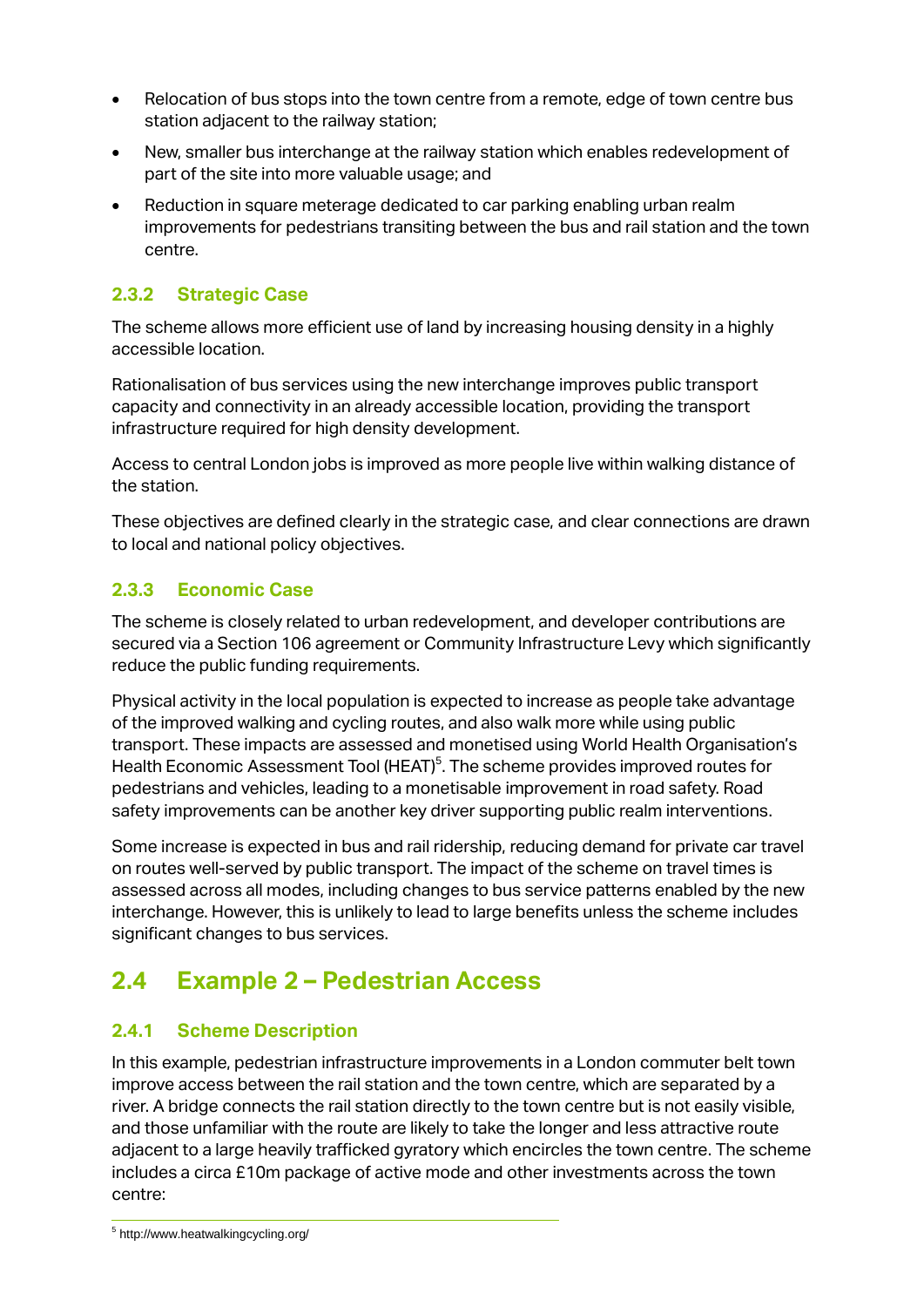- Construction of a new, more easily identifiable bridge-shortcut route into the town centre enables pedestrians to avoid following the main road and gyratory route into town and improves connectivity for pedestrians between the rail station and town centre;
- Some reduction in road space to prioritise active and public transport modes and further facilitate non-car journeys into the town centre; and
- Public realm improvements including better signage and wayfinding; landscaping changes to increase visibility, security, and prominence of pedestrian routes.

# **2.4.2 Strategic Case**

This scheme is developed in response to a strategic policy switch away from expensive and undeliverable road enhancement schemes. The impact of each scheme element is assessed based on the impacts and outcomes it is logically expected to have.

Increased footfall on pedestrian routes will support businesses along the route, providing more passing trade. Pedestrian routes will be well used into the evening, increasing security through passive surveillance. Security is improved through better lighting and by designing out areas with poor visibility that could encourage crime. Levels of walking and cycling will increase town-wide and smarter choices campaign will exploit the new bridge as a showpiece for a wider campaign to increase levels of active travel.

Demand for low-value land on the town centre side of the bridge will increase, making redevelopment of a number of specifically identified sites viable.

A workplace parking levy is also considered in the town alongside a town centre-wide parking strategy, and the new bridge will provide a prominent example of positive change in policy and investment that could be funded from the parking levy.

Use of the new bridge will be encouraged through better wayfinding, increased capacity for pedestrians and cycles, and making the most of the growth in popularity of the rail station.

The scheme will also contribute to reducing motor traffic in the town centre and separate a key pedestrian route from a major road, reducing the exposure of pedestrians to particulate harmful emissions.

Many of these benefits are difficult to quantify, but the logic is strong and the scheme is well defined.

## **2.4.3 Economic Case**

1

It is difficult to make a quantitative economic case for this scheme as current appraisal methods focus on public transport and highways improvements. However, the increase in walking and cycling trips resulting from the new bridge could be estimated and benefits resulting from increased physical activity calculated using HEAT.

For people who have very low levels of physical activity, even a small amount of additional activity could reduce the risk of a number of severe health conditions. The monetised benefits at a population level associated with reduced mortality can be very significant, and have provided justification for investment in public realm and active travel schemes such as Royal College Street, LB Camden.<sup>6</sup>

 $6$  Cycle infrastructure project to improve the public realm and increase the safety. Use of HEAT in scheme appraisal is discussed in[: http://content.tfl.gov.uk/valuing-the-health-benefits-of-transport-schemes.pdf](http://content.tfl.gov.uk/valuing-the-health-benefits-of-transport-schemes.pdf)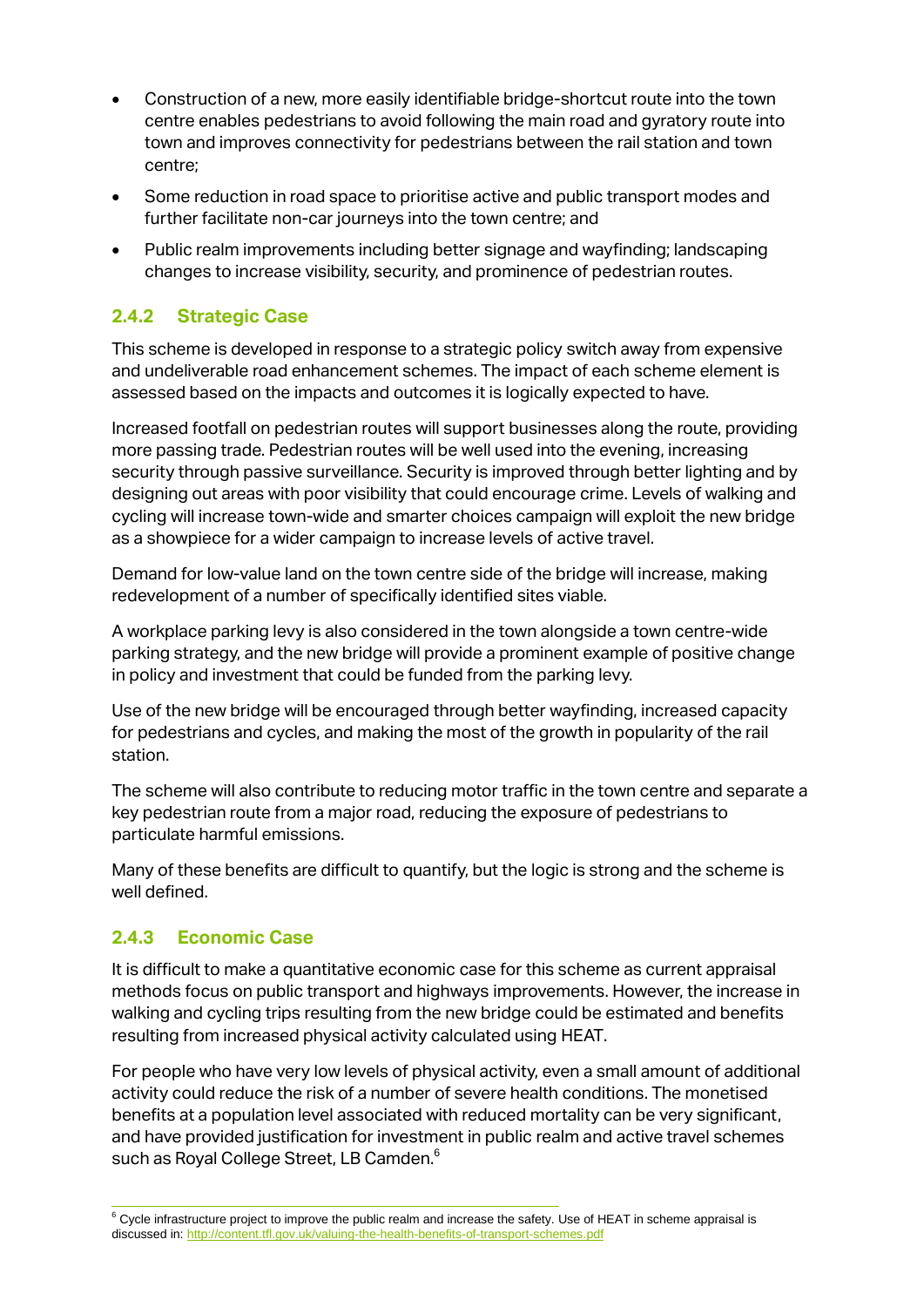# **2.5 Example 3 – Town Centre-Wide Improvements**

## **2.5.1 Scheme Description**

In this example, a circa £30m investment is proposed in a medium sized town which underwent extensive town centre redevelopment in the 1960s. The town centre comprises two large shopping centres. Since the 1960s, the urban realm has experienced a downturn with some buildings falling into decline and the area becoming less attractive to travel through or spend time in.

The scheme comprises re-landscaping of town centre streets using high quality materials and improved street furniture, and the introduction of coherent way-finding signage. The objective is to make the town centre area more attractive to businesses and consumers.

# **2.5.2 Strategic Case**

The current problem is not clearly identified. The town believes it will 'lose out' from investment to 'competing' towns without 'better' public realm. However, there is no evidence provided for why the town would lose out, and no definition provided for what 'better' public realm should look like.

It is difficult to identify how the desired public realm investments would have effects on the local economy over and above broader regeneration investment. There is no clear rationale presented for how the investments would add value or improve any secondary areas such as connectivity, redevelopment, health or crime. This example highlights the importance of a strong strategic case which links to multiple cross-cutting policy goals at different levels.

## **2.5.3 Economic Case**

Many assumptions were applied to try to produce a positive economic case, and insufficient attention is paid to developing the strategic case for the scheme. Ultimately, the impact of a general refresh is very difficult to quantify. A clearer statement of the scheme objectives, and outputs aligned with these, would enable a wider range of benefits to be realised. There should be an assessment, even if qualitative, of the logic for the investment.

# 2.6 **Reflection on Scheme Examples**

# **2.6.1 The benefits of more efficient land use**

Certain public realm interventions can increase land value by reducing negative externalities or providing wider economic benefits to an area. In Example 2 above, increased footfall via an existing pedestrian bridge was proposed to boost land values for depressed commercial land town-side of the bridge through increased footfall. This benefit would need to be weighed against loss of footfall for businesses on alternative routes, to prove the benefit is net-additional. However, as the alternative route is less suitable for pedestrians and follows a main road via a gyratory system, it is logically acceptable that this would be a genuine net connectivity benefit.

Other types of scheme have the potential to increase land values and attract new development investment by removing the negative externalities caused by vehicular traffic. This might be the case for pedestrianisation where on-road parking or vehicle access is not immediately essential to business.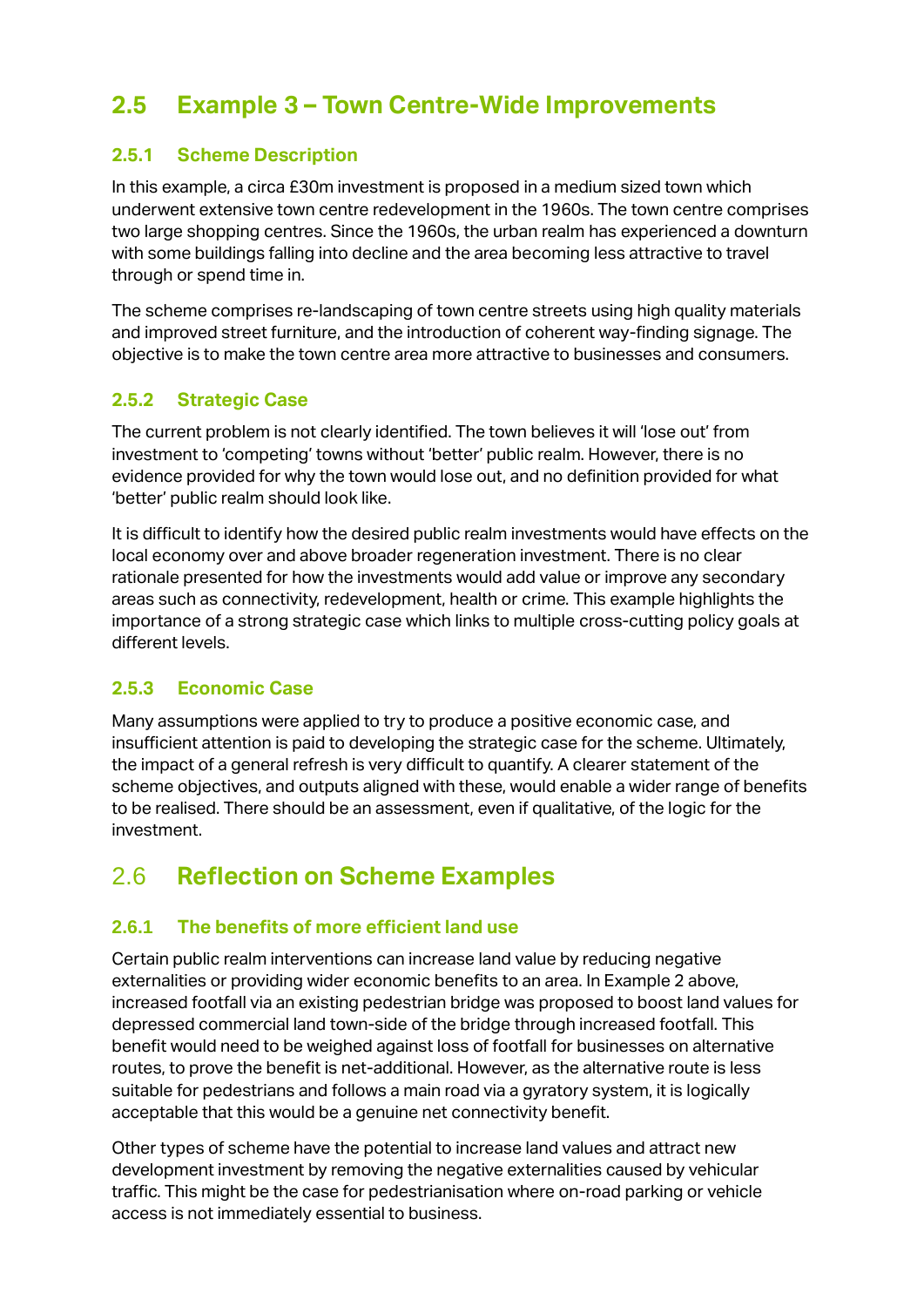Part of the rationale for Example 1 was that increased active transport use would reduce the need for car parking. It was recognised that some current parking provision, a relatively inefficient land use, could be put to more valuable use. As a further example, TfL is currently turning many highway gyratories in London<sup>7</sup> into two-way working systems, creating more pleasant urban environments while also freeing up segments of former carriageway land for other uses.

Other mooted policies such as tunnelling roads and providing flyovers have a very obvious and direct effect on freeing up land and removing the negative externalities of severance and blight caused by major roads.

Such policies of course need to be weighed against any negative impact they might have on other users of the built environment, such as car users who may face increased traffic. Investments in active transport, for example, that encourage walking or cycling by providing dedicated lanes of spaces at the expense of motor vehicles may not necessarily lead to increased traffic if motor vehicle traffic is reduced by people switching modes, but these effects should be carefully analysed.

Capturing value is often one of the hardest components of these cases, and becomes more of a challenge the higher the cost of the scheme. These are often not investments where the beneficiaries can feasibly or easily be made to pay for the cost of the interventions. For example, interventions that improve the environment or reduce crime will have personal benefits to individuals but will also reduce costs of health provision and tackling crime. Savings in these sectors cannot easily be recouped by the investing organisations.

Urban realm investments or land-value improving investments, such as the removal of gyratory systems in London, are also likely to deliver private windfalls to landowners in the vicinity of the investment created by increases in land values. These may deliver long term exchequer benefits via stamp duty or business rates, but cannot be captured in full at the individual level. Innovative mechanisms like the Crossrail Levy<sup>8</sup> in London on businesses expecting to benefit from increased footfall are good examples of attempts to capture and ring-fence these kind of benefits.

# **2.6.2 Good urban design**

Good urban design that creates 'attractive' places can create value by increasing the demand from individuals to visit, work or live in these places. This is evidenced in hedonic studies<sup>9</sup> which show increased demand for land in attractive places over less attractive places.

However, the extent to which these schemes actually deliver benefit to the economy is questionable, other than through increasing land values. This is because they do not tend to have tangible impacts on how the economy functions. In particular, they do not deliver any defined wider benefits. That is, 'attractive' places in and of themselves do not necessarily increase connectivity between businesses or individuals, do not necessarily make the labour market more efficient, and do not necessarily boost competition between firms.

For these reasons, the extent to which increases in demand are net-beneficial is debatable, as they will often be drawing in demand from less attractive locations at their expense. At a

<sup>8</sup> Greater London Authority, 2012,

 $\overline{a}$ <sup>7</sup> TfL,2014,<https://consultations.tfl.gov.uk/roads/elephant-and-castle/>

[https://www.london.gov.uk/sites/default/files/crossrail\\_funding\\_spg\\_updated\\_march\\_2016v2.pdf](https://www.london.gov.uk/sites/default/files/crossrail_funding_spg_updated_march_2016v2.pdf) <sup>9</sup> RTPI, 201[6 http://www.rtpi.org.uk/media/1685379/rtpi\\_working\\_paper\\_-\\_investing\\_in\\_planning\\_february\\_2016.pdf](http://www.rtpi.org.uk/media/1685379/rtpi_working_paper_-_investing_in_planning_february_2016.pdf)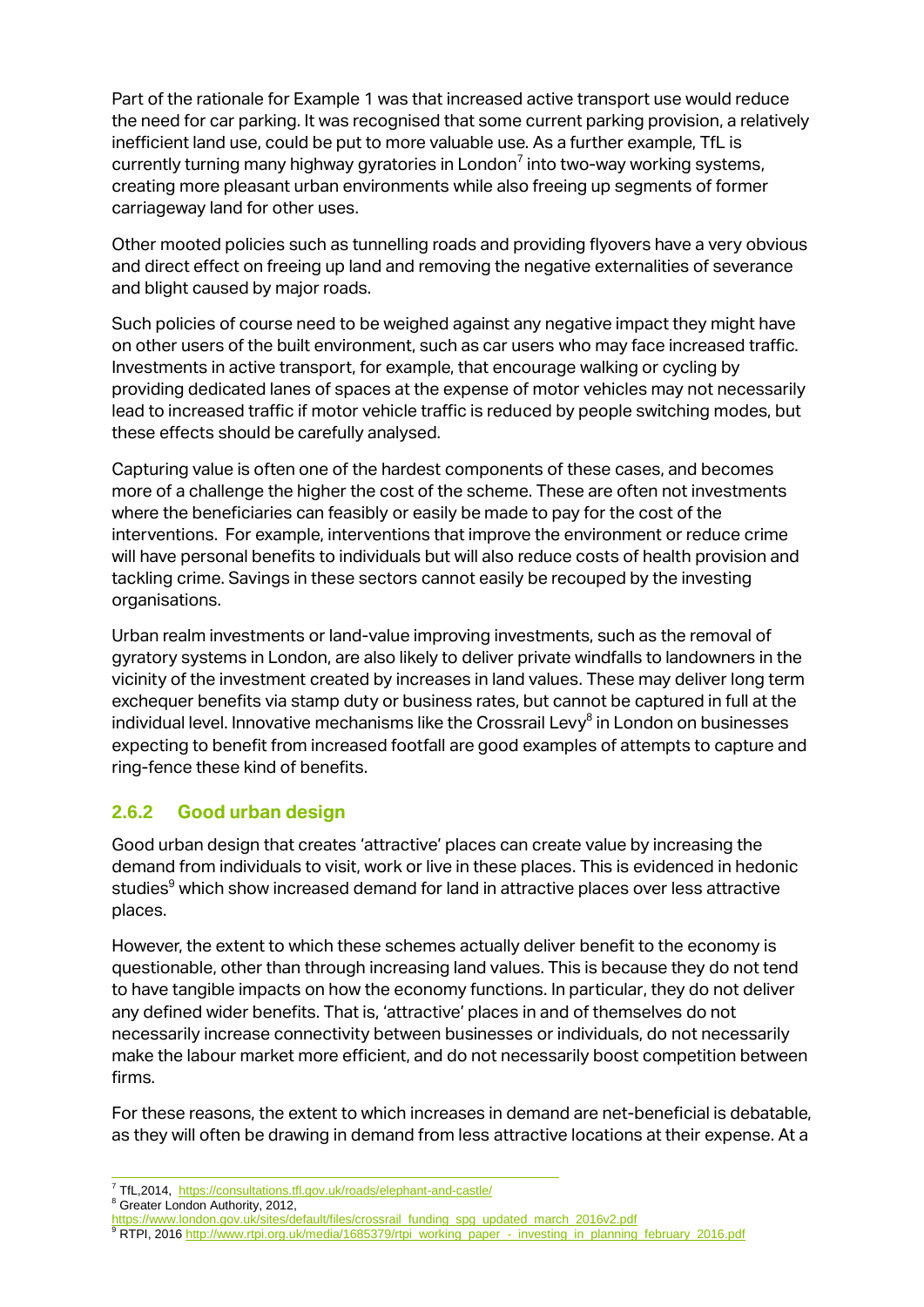local level, the need to compete for demand from other places may be sufficient as policy justification.

It is sometimes hypothesised that these kinds of schemes might deliver wider indirect benefits such as reducing crime or improving health by encouraging people to use urban spaces, although there is limited evidence for this effect at present. They may encourage consumption or labour market activity by encouraging people to spend time in the urban environment, although this is also hard to quantify.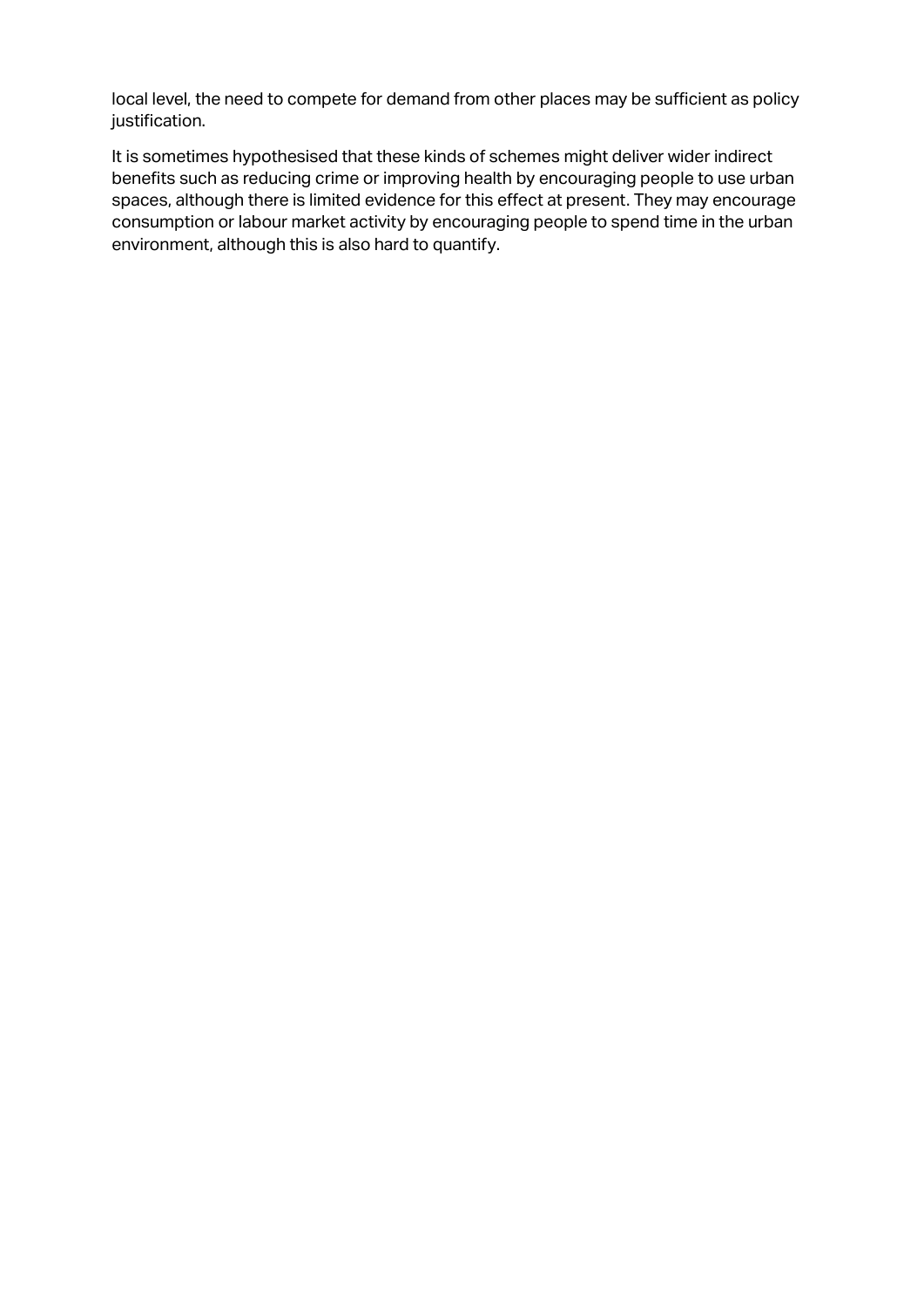# <span id="page-11-0"></span>**3. Scheme Concepts for South West Hertfordshire**

This section of the paper outlines potential benefits and constraints of urban realm improvements at example locations within South West Hertfordshire. These locations are not necessarily the focus of attention within the Growth and Transport Plan, but have been selected in order to provide local examples of some of the issues and concepts discussed earlier in this paper.

# **3.1 South Oxhey and the South Oxhey Initiative**

The area of South Oxhey immediately to the west of Carpenders Park station, in Three Rivers District, is subject to a major £172m redevelopment scheme, the South Oxhey Initiative<sup>10</sup>. The regeneration will include more than 500 homes in a mix of private sale, shared ownership and affordable housing, as well as 55,000 sq ft of retail space and enhanced public realm.



#### **Figure 1 South Oxhey Context**

Contains OS data © Crown copyright and database right 2017

The aims of the regeneration scheme are to:

- Renew the economic vitality of the South Oxhey and reduce the proportion of potential total retail spend spent outside of the area;
- Create and safeguard employment in retail and construction; and
- Create public spaces that support social cohesion and support community health and wellbeing.

<sup>1</sup> <sup>10</sup> Three Rivers Counci[l http://www.threerivers.gov.uk/news/work-starts-on-172m-regeneration-scheme-in-south-oxhey](http://www.threerivers.gov.uk/news/work-starts-on-172m-regeneration-scheme-in-south-oxhey)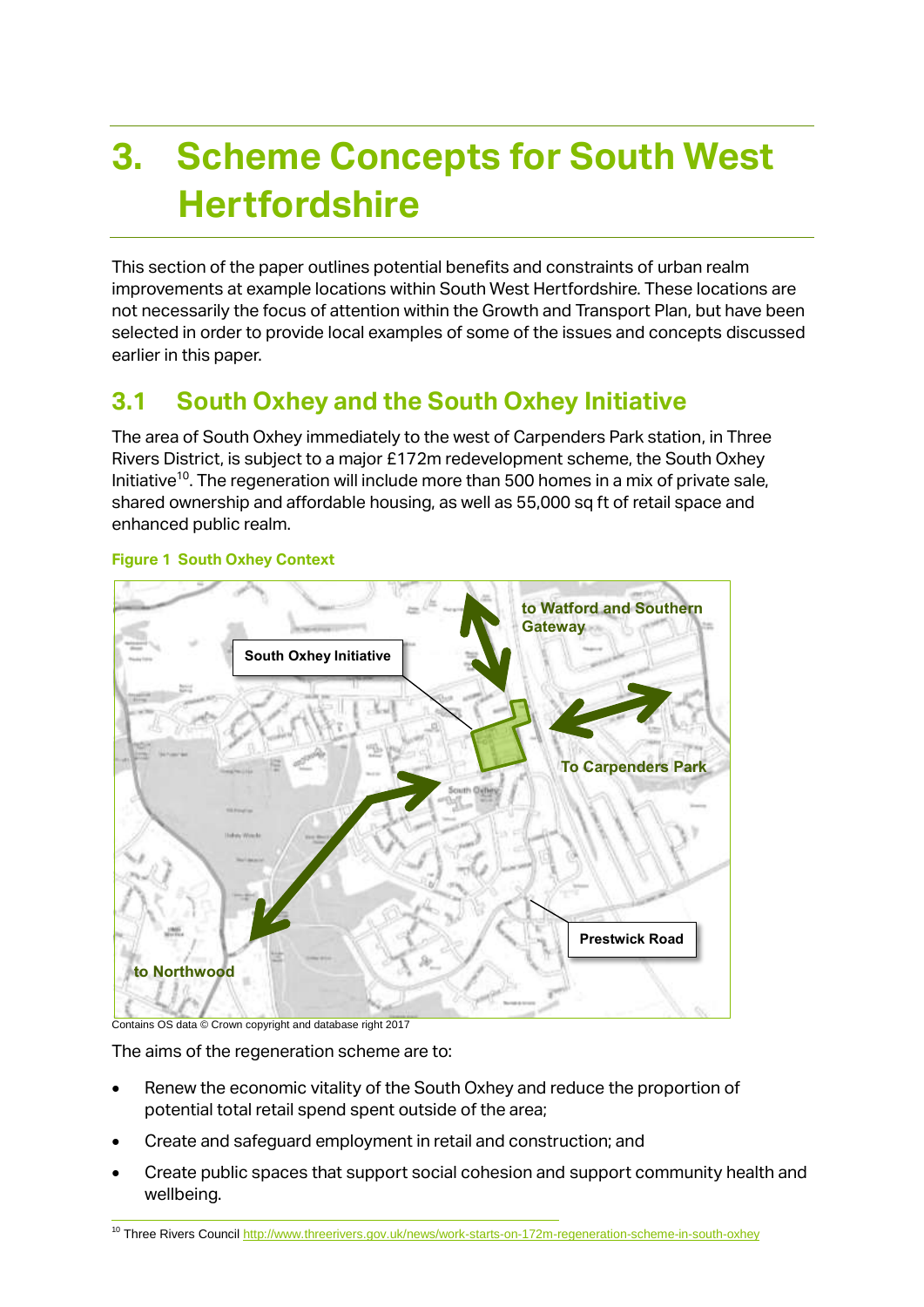The scheme will cover the existing centre of South Oxhey, replacing the existing residential and retail units with higher density development close to Carpenders Park London Overground station.



#### **Figure 2 South Oxhey Marketplace – Existing**

Google Earth Pro™ imagery in the form of Google Map™ and Google Streetview™ have been used, unmodified, within this document. This imagery has been used within the extents of the AECOM license agreement with Google Inc.

South Oxhey, as part of the Northwick constituency, has above average levels of unemployment (12% compared to 8% nationally). Life expectancy is low compared to surrounding areas, as show i[n Figure 3](#page-12-0) and Source: [Census 2011 Contains OS data © Crown copyright and](#page-12-1)  [database right 2017](#page-12-1)

[Figure 4](#page-12-1).

#### <span id="page-12-0"></span>**Figure 3 Life expectancy in Watford (Females)**



<span id="page-12-1"></span>Source: Census 2011 Contains OS data © Crown copyright and database right 2017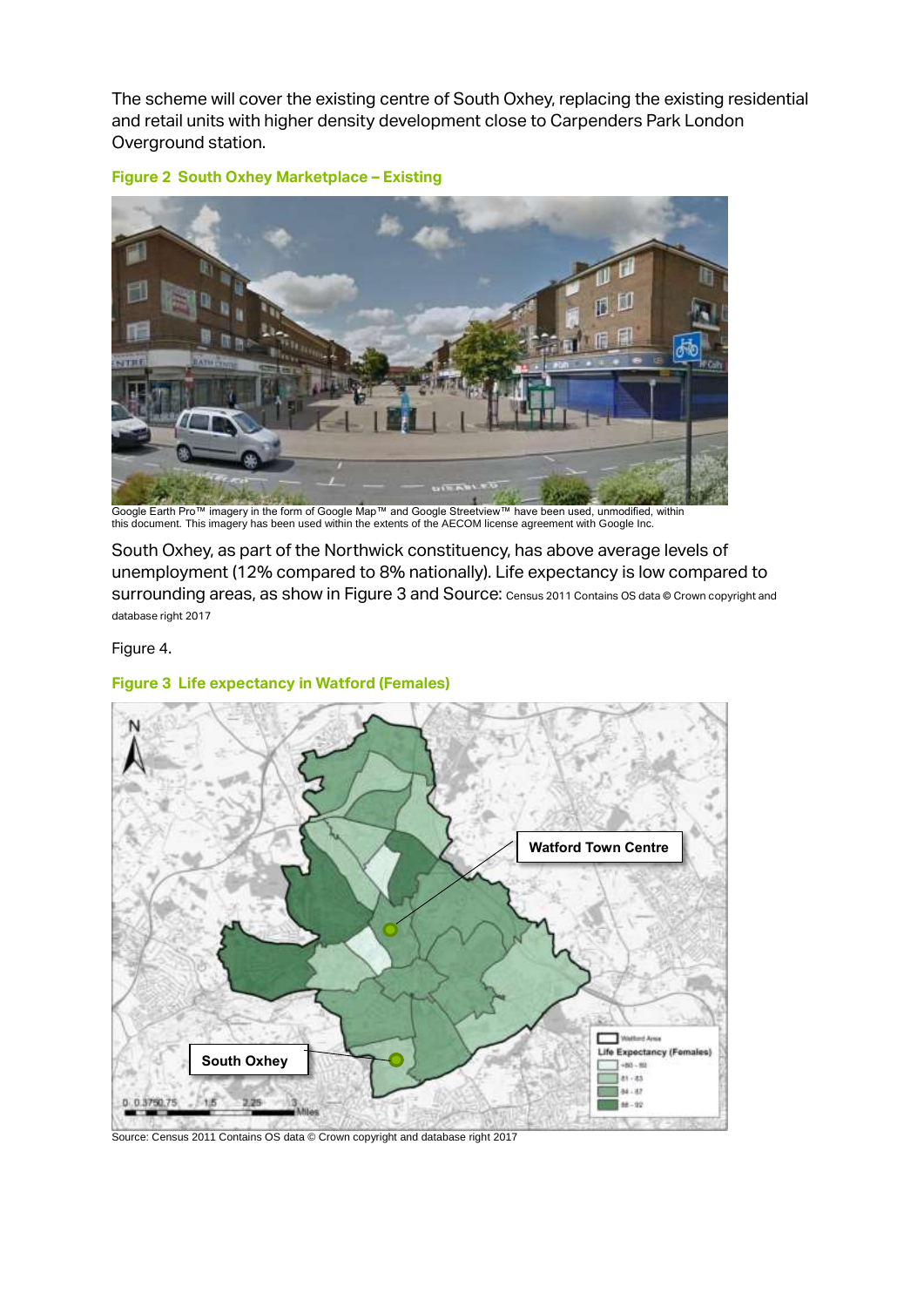#### **Figure 4 Life expectancy in Watford (Males)**



Source: Census 2011 Contains OS data © Crown copyright and database right 2017

South Oxhey has good access to Carpenders Park Rail Station on the London Overground between London Euston and Watford Junction (DC Line) (the two areas are separated by the railway). Average travel times from this station are 13 minutes to Watford Junction and 34 minutes to Euston.

## 3.1.1 **Scheme Concept**

The South Oxhey Initiative represents a major investment in the area, and an opportunity to build on the revitalisation of the neighbourhood centre by improving transport connectivity and public realm on corridors connecting South Oxhey to surrounding neighbourhoods. Life expectancy in South Oxhey is also lower than in surrounding areas, with a stark contrast to Carpenders Park on the eastern side of the railway line.

Change requiring people to move their home or place of work is a key opportunity for influencing travel mode choice. Increasing physical activity, for example through active travel, is strongly correlated to reduced mortality through chronic illness.

The scheme concept proposed here is to develop a multimodal corridor connecting Oxhey Park to Northwood via South Oxhey along Prestwick Road, Eastbury Road and Watford Road. A segregated walking and cycling route is already provided along part of Prestwick Road. The scheme proposes a high quality walking and cycling route connecting the London Overground Line at Carpenders Park to the Metropolitan Line at Northwood. This route would be radial to the public transport routes into and out of London.

Improvements in public realm will also include improved information at bus stops, and wayfinding signage indicating routes and journey time for walking and cycling.

## 3.1.2 **Strategic Case**

The South Oxhey Initiative seeks to revitalise South Oxhey as a neighbourhood centre and make the most of its good transport connections. A key element of the scheme is the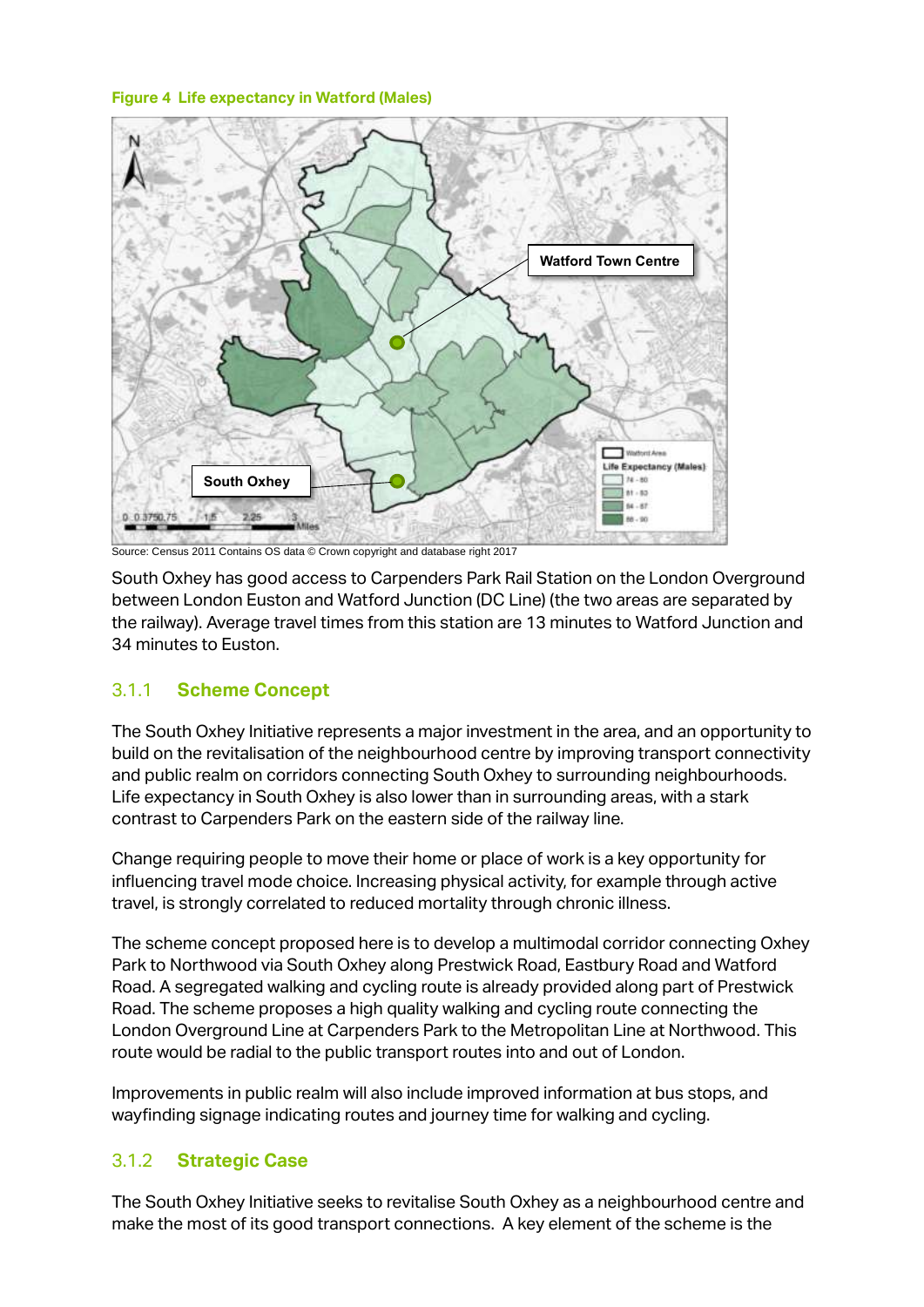creation of public spaces which support the needs and desires of the local community. The strategic case for further investment in public realm through the proposed active travel corridor should be built on local policy and responses to public consultation on the regeneration scheme.

Additional investment in a high quality active travel corridor would build upon the positive momentum and potential for change generated by the South Oxhey Initiative redevelopment scheme. The new walking and cycling connection would improve access to the new neighbourhood centre of South Oxhey, as well as Carpenders Park station and surrounding areas including Oxhey, Eastbury and Northwood.

Together with an effectively targeted smarter choices campaign, this is expected to result in a modal shift towards walking and cycling, and an increase in physical activity among the local population. In this way, the transport and public realm improvements are aligned with broader efforts to increase life expectancy and reduce the burden on health services. In particular, the scheme would provide a safe route for pupils to access schools in South Oxhey on foot, by bike and by scooter. Reduced motor traffic will improve road safety in this area, in particular around school sites.

Improved information and wayfinding measures would also support a shift towards public transport, walking and cycling. Although outside of the Greater London area, reference is made to TfL's *Improving the Health of Londoners Transport Action Plan<sup>11</sup>* for guidance on how street design can impact health and wellbeing.

Opportunity for health improvements, improved connectivity of non-car users, and land value uplift may increase investment in the built environment, but care should be taken to ensure that the scheme has the support of the existing local community.

# **3.1.3 Economic Case**

The health impacts of forecast increases in physical activity form the core of the economic case, and are assessed using the HEAT tool. However, while the scheme improves multimodal connectivity, it is unlikely to provide a significant reduction in travel time to enough users for it to be justified on the value of travel time savings. For this reason, it is important that the transport and public realm elements of the scheme are mutually supportive and the strategic case is strong.

# **3.2 Bushey High Road**

This third scheme concept involves public realm improvements to the neighbourhood centre on High Road in Bushey, with the scope of the urban realm scheme extending from the junction with Windmill Lane northwards to Elstree Road.

High Road forms part of the main highway corridor connecting Watford with Stanmore and wider north London, passing beneath the rail lines at Bushey Arches. Bushey Arches is well recognised major key pinch point and is heavily congested. High Road is also heavily trafficked, with implications for health and social wellbeing in the local area. Congestion also limits the attractiveness of the area for economic development, and there is a wider issue regarding access to Watford from areas across a belt of northern London including Stanmore, Barnet and Enfield.

<sup>1</sup> <sup>11</sup> Available at[: http://content.tfl.gov.uk/improving-the-health-of-londoners-transport-action-plan.pdf](http://content.tfl.gov.uk/improving-the-health-of-londoners-transport-action-plan.pdf)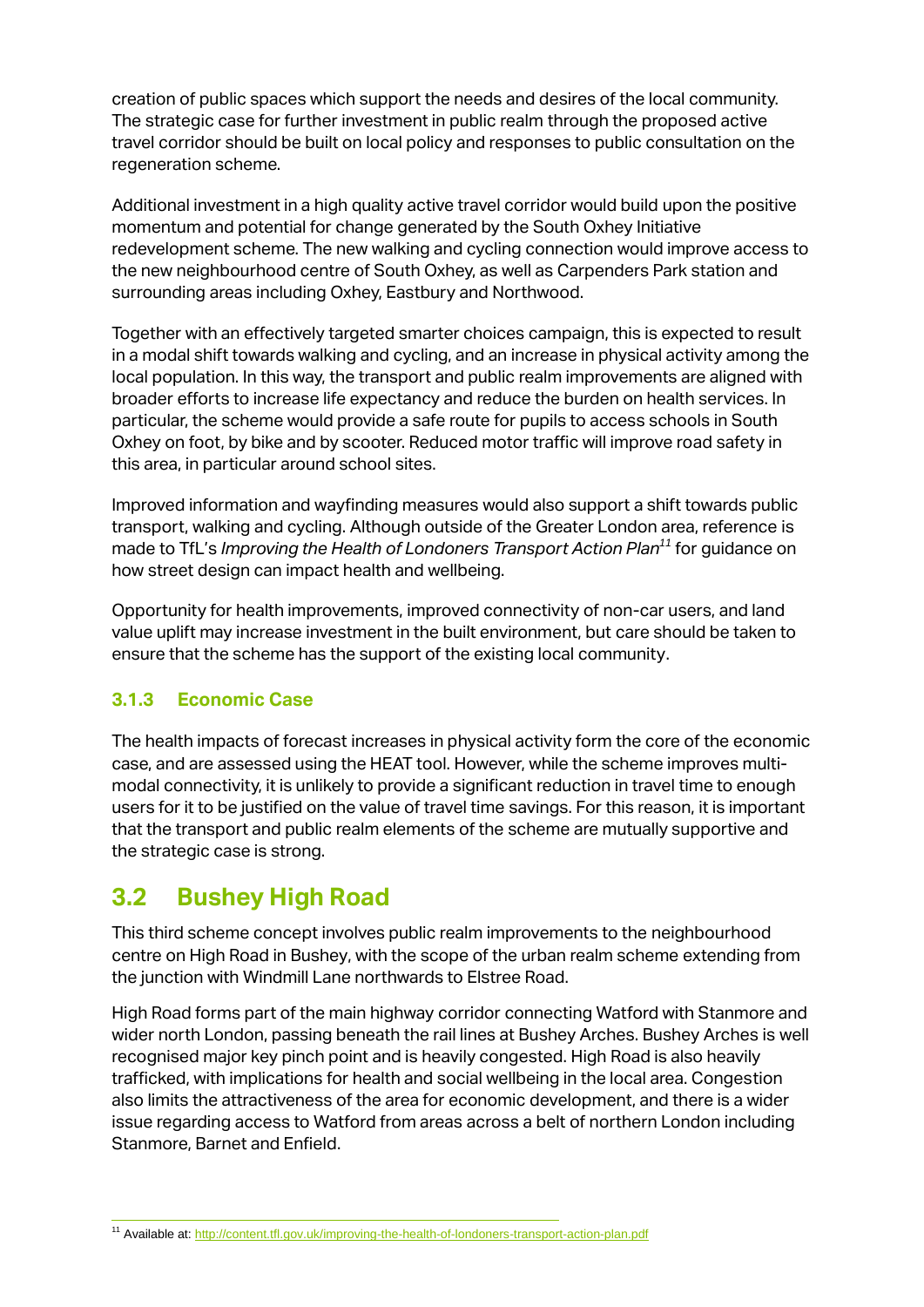#### **Figure 5 Bushey High Road Context**



Contains OS data © Crown copyright and database right 2017

While High Road forms part of a key highway route into Watford, providing additional highway capacity along this route is likely to be very difficult as it is densely developed along its length and Bushey Arches is one of only a few access points under the London Overground line into Watford town centre.

Watford is an increasing importer of labour from outside its area with job density increasing to 1.4 jobs for every 16-64 year resident by 2014. This suggests that Watford is becoming more dependent on the surrounding areas for the supply of its labour as it becomes more of an economic node.<sup>12</sup> Without further highway capacity improvements, congestion may reach a point where future development within Bushey relies on improved public transport connections to be attractive to developers.

#### **Figure 6 Bushey High Road: Commercial section**



1  $12$  Based on ONS population and employment estimates.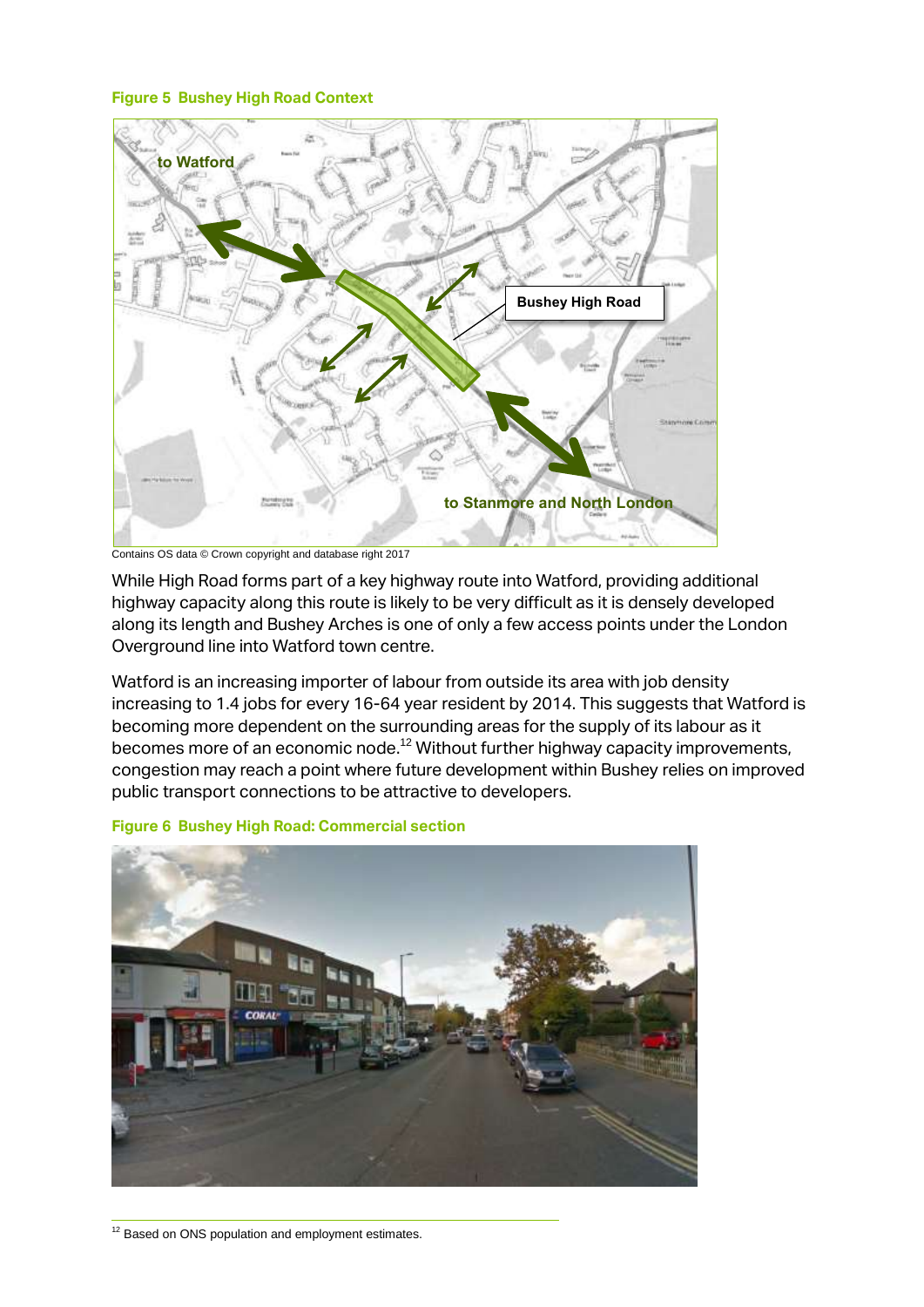Google Earth Pro™ imagery in the form of Google Map™ and Google Streetview™ have been used, unmodified, within this document. This imagery has been used within the extents of the AECOM license agreement with Google Inc.

## 3.2.1 **Scheme Concept**

Public realm improvements are proposed to ensure that the neighbourhood centre remains attractive against competition from nearby superstores, maintain employment in local businesses and maintain community function of the neighbourhood centre. High Road is unlikely to be the focus of a major regeneration scheme similar to the South Oxhey Initiative. Among other factors, Bushey does not have a rail or underground station, and is therefore less attractive for high density redevelopment.

# **3.2.2 Strategic Case**

The strategic case for this scheme rests on the assumption that capacity and reliability of the transport network places a constraint on economic development in Bushey, and its impacts on health and wellbeing are not acceptable.

The network operates at capacity under existing conditions based on high car use, and land use presents a major barrier to highway capacity improvement. It is unlikely that a strategic case based on journey time reduction could be built for a major shift towards public transport use, without more radical and politically sensitive and less acceptable restraints on private vehicle use.

However, there is a need to achieve a modal shift towards public transport and active travel along this route, and this may be achieved by improving bus journey times, frequency and service quality, as well as walking and cycling routes. A strategic case could be made for a combination of measures aiming to maintain the attractiveness of Bushey, and the High Road neighbourhood centre in particular by encouraging modal shift, and improving public realm as part of wider investment in walking and cycling routes.

Therefore, any public realm improvements at High Road would need to be justified as supporting wider policies that make space efficient transport modes such as public transport, walking and cycling more attractive than private car use.

Within such a policy context, public realm improvement at Bushey High Road could reallocate space within the highway boundary for walking and cycling, and provide cycle parking next to the retail units. As in South Oxhey, wayfinding signage could be used to direct cyclists onto quieter routes and indicate destinations within walking distance.

A notable step change would be required in bus service provision. Bus shelters providing real time information and protection from weather conditions can encourage use. Ultimately, bus priority may be required along the corridor in order to improve journey time and reliability.

## **3.2.3 Economic Case**

For this example it is assumed that the economic case for a wider scheme to manage travel demand in Watford and encourage modal shift is made successfully in economic terms, with an emphasis on assessing to what extent further high value commercial development may be dependent on measures to reduce congestion on routes into Watford. However, other areas of the strategic case are more difficult to monetise and the absence of private developer investment means that costs cannot be offset against S106 or CIL contributions.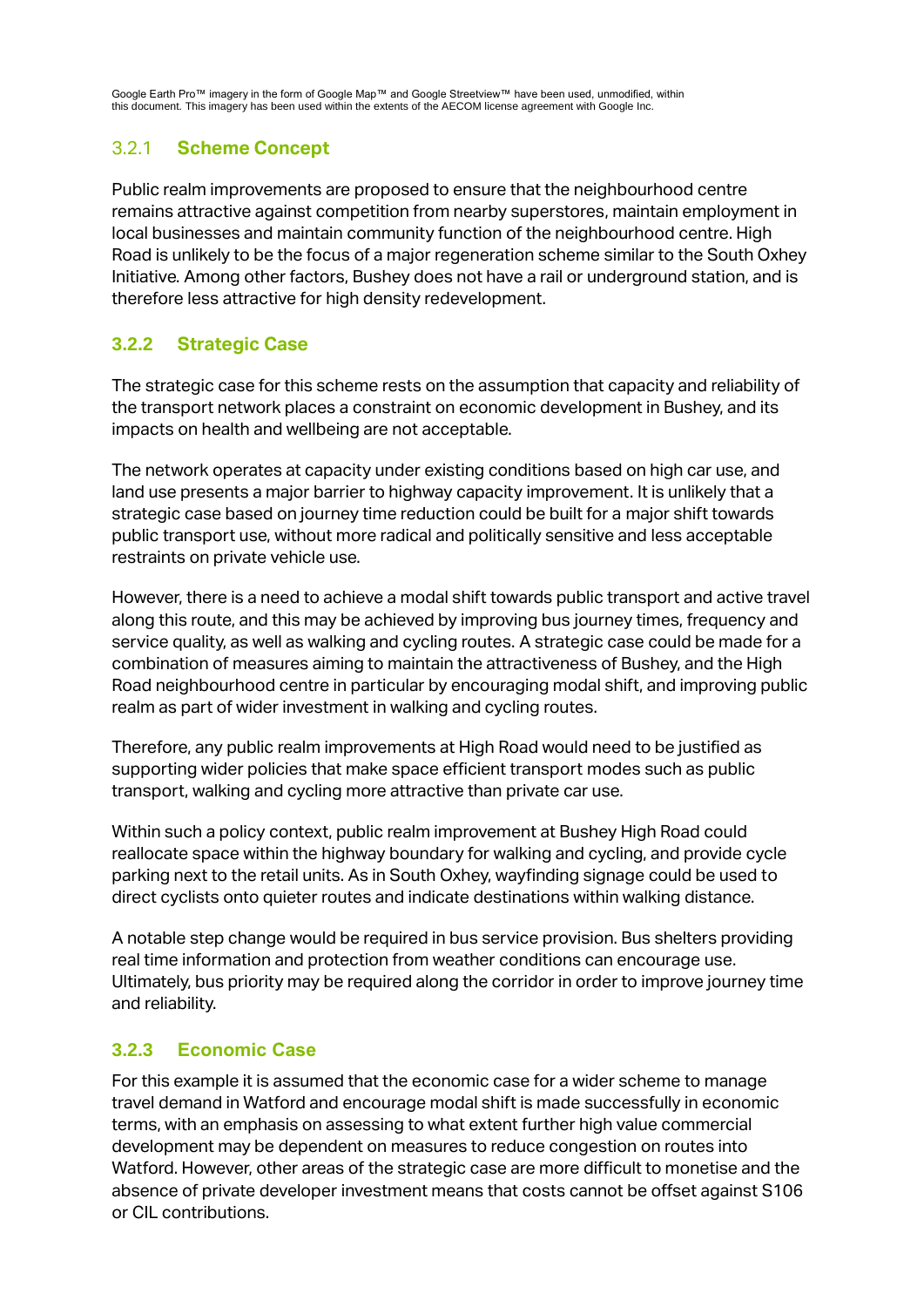# **3.3 Adeyfield – Hemel Hempstead**

Adeyfield is a neighbourhood located in the east of Hemel Hempstead between the employment centres of Maylands Business Centre and Hemel Hempstead Town Centre.



#### **Figure 7 Adeyfield Context**

*Contains OS data © Crown copyright and database right 2017*

Retail units are arranged around a large ground level car park. The wider area is characterised by suburban semi-detached houses, many of which have off-road parking. The percentage of journeys made as the driver of a private vehicle within Hemel Hempstead is very high, and the built environment reflects and reinforces this trend. Retail units in Adeyfield compete with larger supermarkets around the town, in particular at a large superstore to the south of the A414 (at Jarmans Park).

**Figure 8 Adeyfield Neighbourhood Centre**



Google Earth Pro™ imagery in the form of Google Map™ and Google Streetview™ have been used, unmodified, within this document. This<br>imagery has been used within the extents of the AECOM license agreement with Google Inc.

Similar to the South Oxhey case study, life expectancy is lower in Adeyfield compared with surrounding areas. The A414, running to the south of Adeyfield, is a major thoroughfare dissecting the town and regularly experiences congestion. The high proportion of shortdistance trips made by car contributes to congestion within Hemel Hempstead.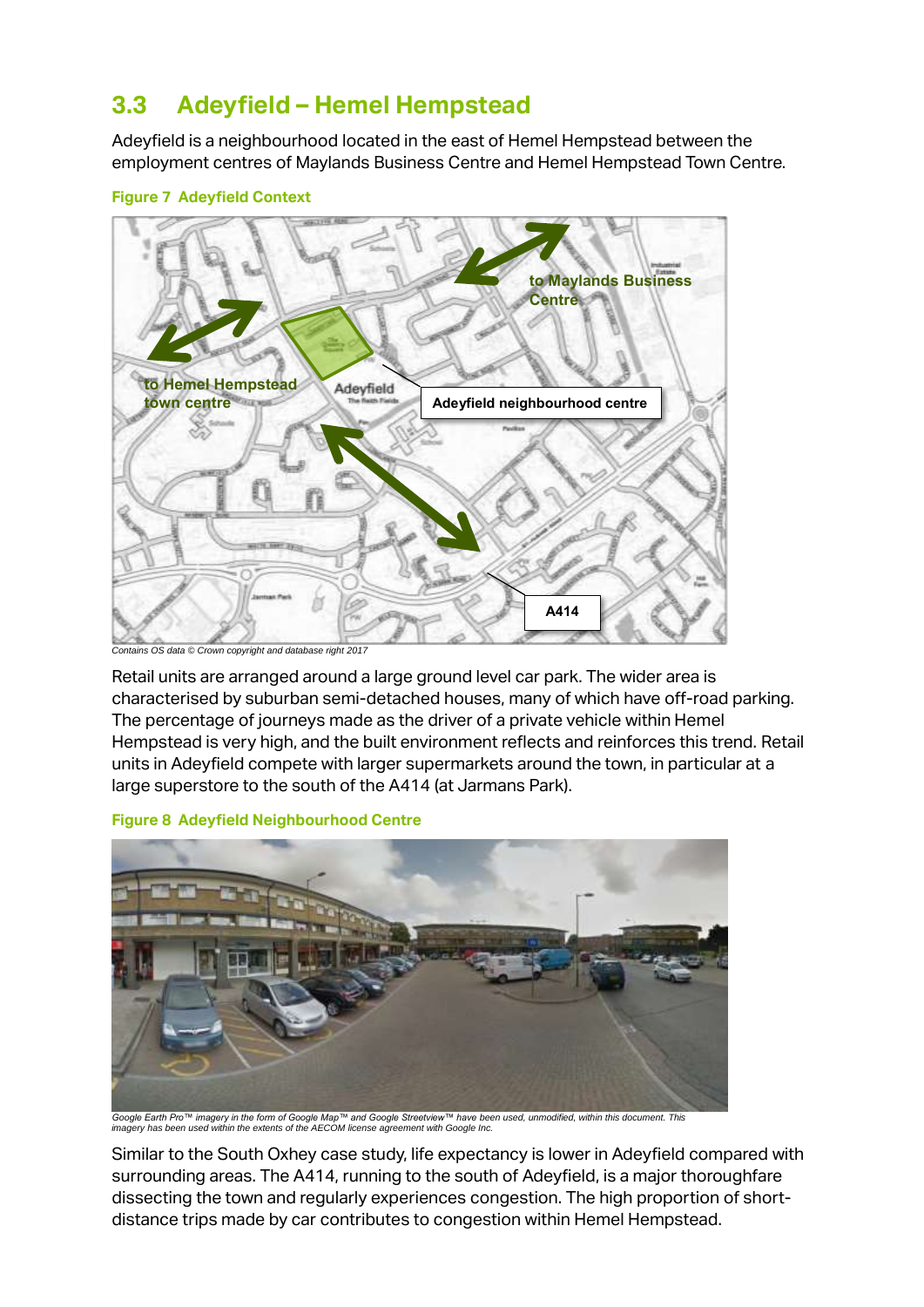**Figure 9 Life Expectancy in Hemel Hempstead (Male)**



**Figure 10 Life Expectancy in Hemel Hemptead (Female)**



Source: Census 2011 Contains OS data © Crown copyright and database right 2017

Adeyfield's location means that most dwellings are within 30 minute walk or 10 minute cycle of both Hemel Hempstead town centre and the Maylands business park area, two key trip attractors. Hemel Hempstead railway station is approximately 2 miles to the south west, and is currently served by a half-hourly bus service. Currently access to the Adeyfield shopping centre is focused towards the car driver and observations suggest that limited visibility/direction is given for pedestrians and cyclists.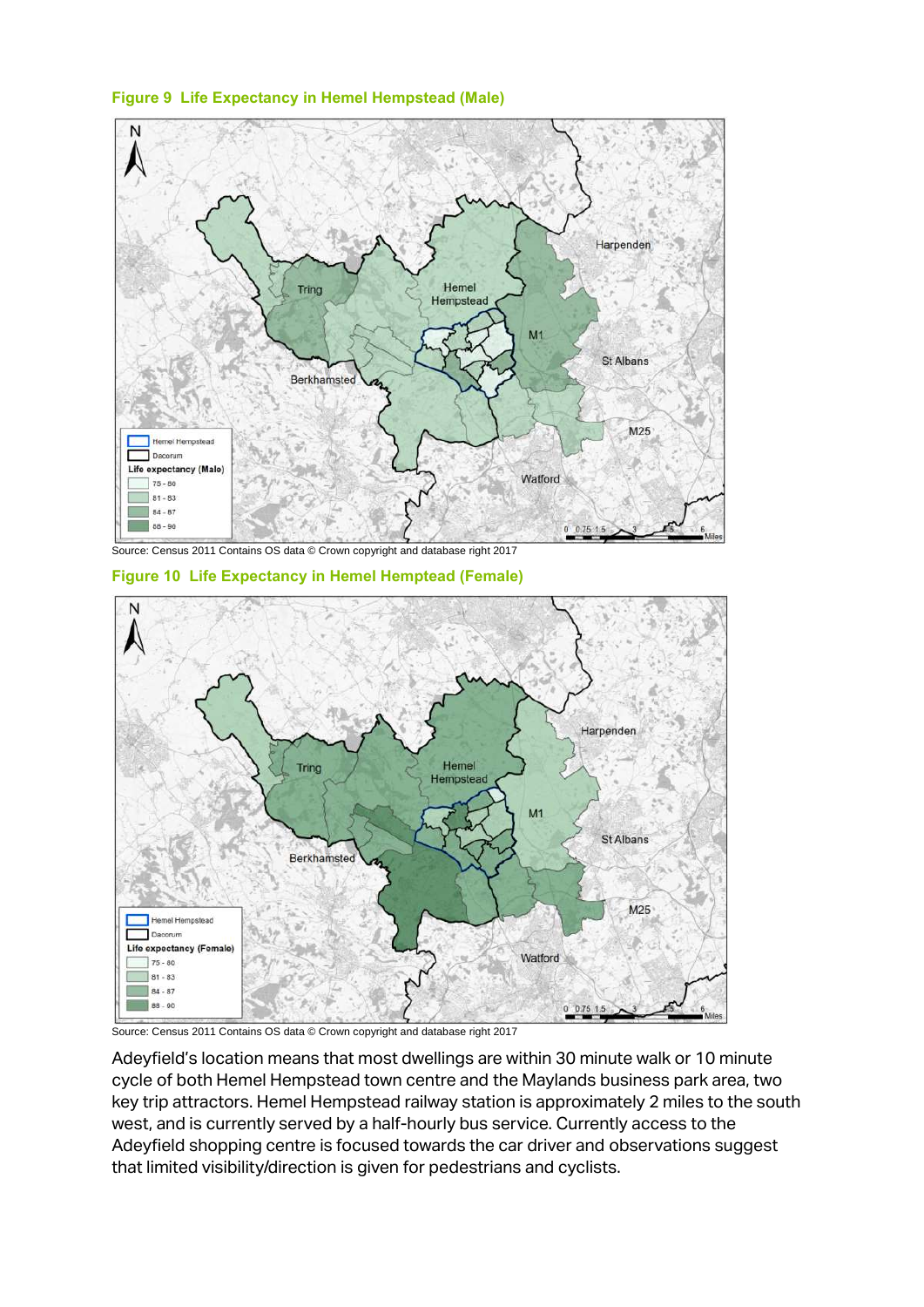## **3.3.1 Scheme Concept**

The scheme concept involves improvement of the public realm around Adeyfield neighbourhood centre as part of a developer-led regeneration scheme. The aims of the regeneration are to:

- Provide new homes and commercial units within reach of Maylands Business Centre, Hemel Hempstead Town Centre, and the rail station.
- Create public spaces that improve quality of live, enhance community health and physical wellbeing.
- Increase population within the catchment of local businesses to improve business.

The public realm scheme involves a reduction in the level of car parking provided at the neighbourhood centre. Pedestrian and cycling access is improved as part of wider project to establish an active travel corridor from Maylands, through Adeyfield and Hemel Hempstead Town Centre, to the rail station.

Regeneration of the centre of Adeyfield increases population density and along with large scale development in the wider area means that a bus service can be maintained providing access to the town centre and railway station at a 10 minute frequency during peak hours. The public realm improvements include wayfinding measures and improved waiting facilities with real time information.

# **3.3.2 Strategic Case**

The strategic case for this scheme is closely aligned with the aims of the example regeneration project discussed in section 2. Similarly to South Oxhey, the aim is to encourage use of active travel and public transport. However, this scheme aims specifically to reduce the number of short distance trips made by car in order to reduce congestion accessing the Maylands area, Hemel Hempstead Town Centre, and destinations to the north and south of Hemel Hempstead accessible by rail.

In addition, the scheme aims to increase the mode share for walking and cycling within Adeyfield, and help to address the comparatively lower life expectancy in this area. The strategic case is underpinned by a study of commuting trip destinations from Adeyfield, and of travel patterns for shopping and leisure trips.

## **3.3.3 Economic Case**

Roughly 43% of adults in England do not meet the recommended 150 minutes of exercise per week, as recommended by the NHS. According to the 'Dacorum Health Profile'<sup>13</sup> released in 2016, only 54% of adults are physically active, which is roughly 4 percent lower than the national average. On top of this, and as previously stated, the life expectancy for both men and women is below average in this particular area. This highlights the importance of schemes such as this, which focus on community wellbeing and engagement. The economics case for this scheme focuses on increasing physical activity by enhancing and encouraging footfall, cycling and use of public areas. Benefits are calculated using HEAT.

In addition to the above benefits, the local community can also expect to see an improvement in pedestrian safety and increased business investment.

<sup>1</sup> <sup>13</sup> http://fingertipsreports.phe.org.uk/health-profiles/2016/e07000096.pdf